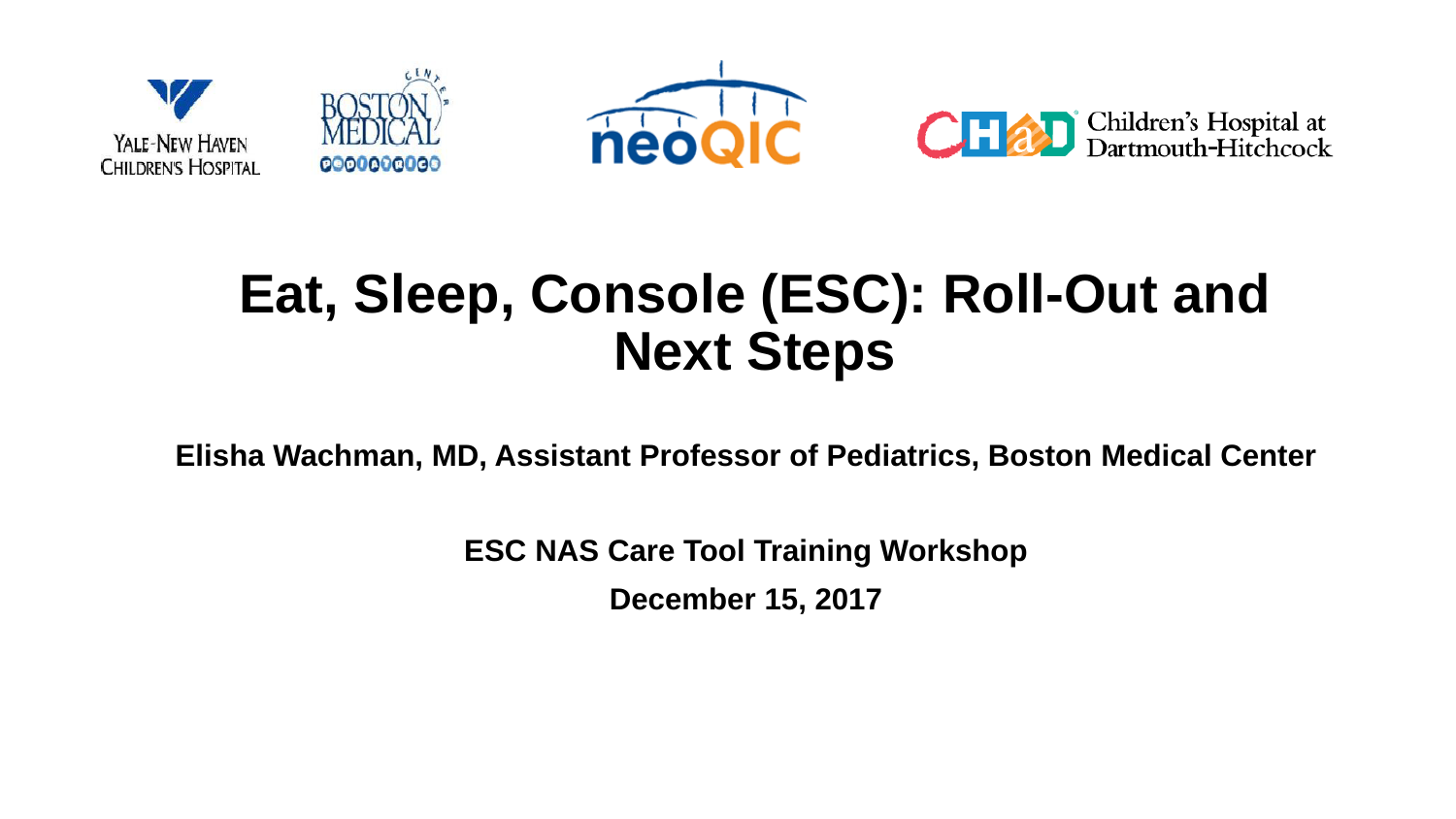### **Workshops and Webinars**

- **https://www.neoqicma.org/eat-sleep-console**
- **Attend ESC training workshop**
- **Monthly ESC webinars – Fridays starting in January** 
	- **MA collaborative**
	- **Joint webinars with NH/VT collaborative**
- **In-person as needed**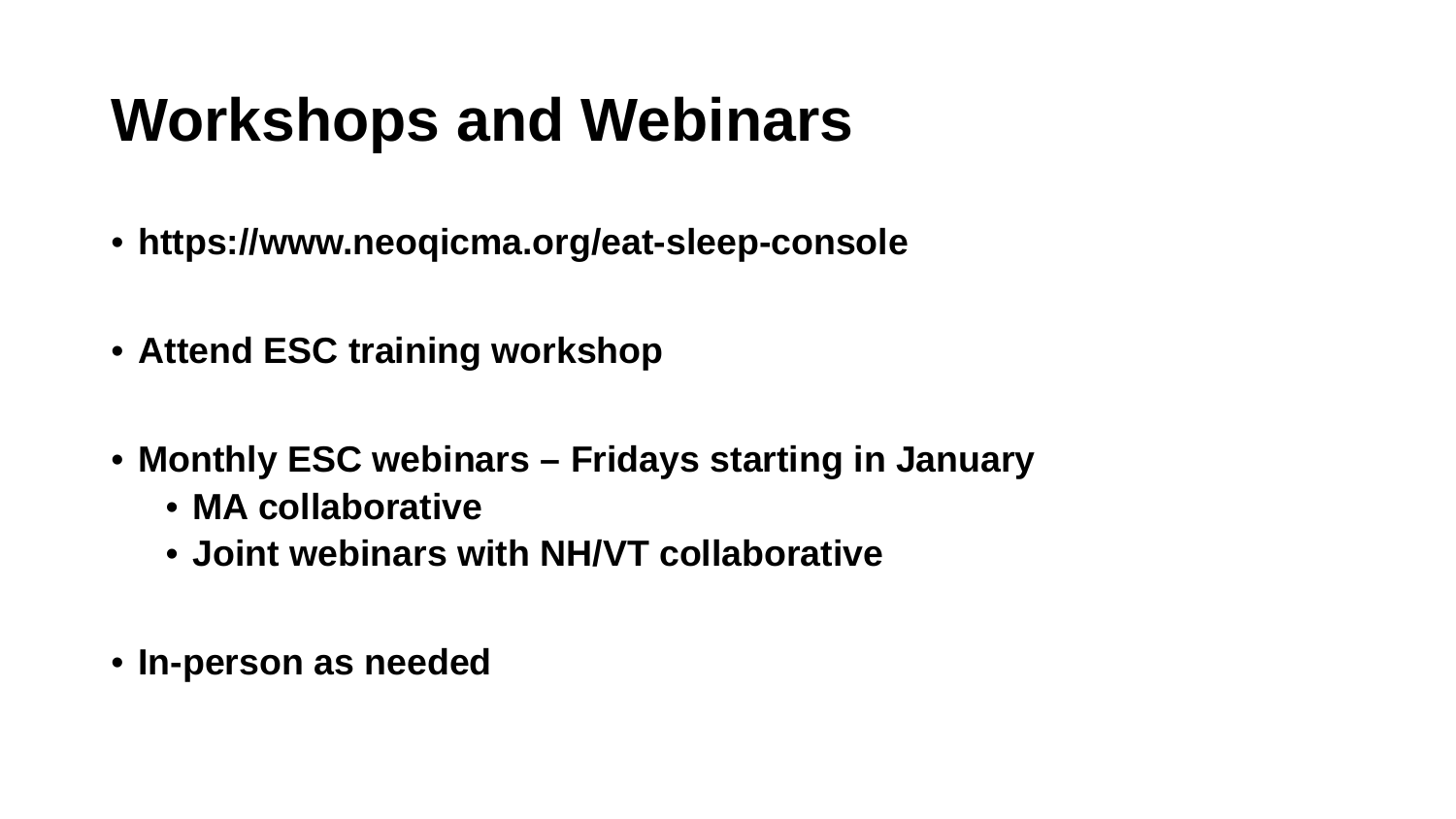### **NAS QI Committee and Stakeholders**

- **Monthly meetings**
- **Representatives from each unit**
- **Nursing and MD representation**
- **OB presentation**
- **Key stakeholder conversations** 
	- **Medical directors**
	- **Nursing leaders**
	- **Department chairs**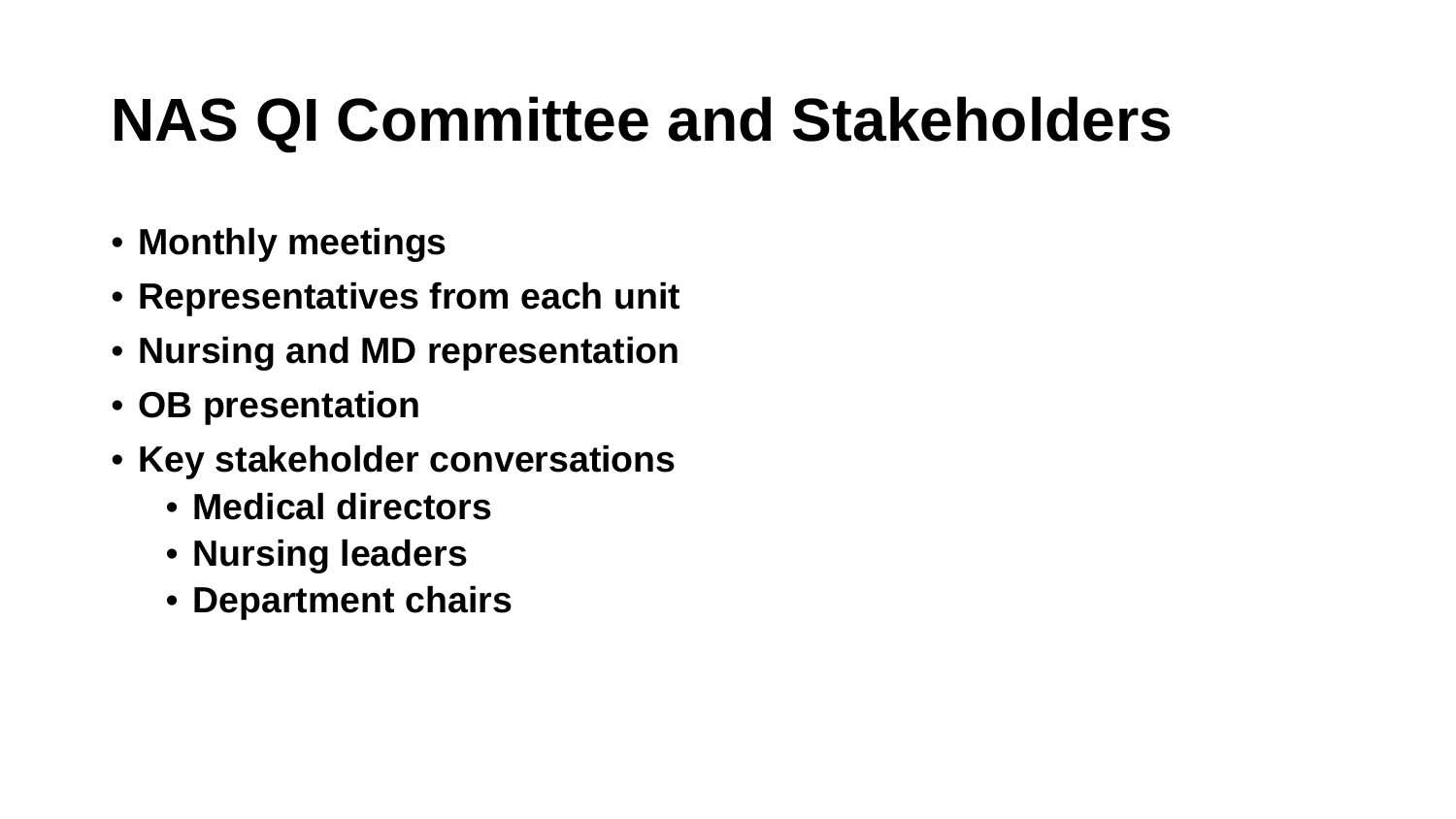## **Educate Staff on ESC Approach**

- **Content:** 
	- **Rationale behind the change**
	- **Data to support the change**
	- **The ESC approach**
	- **Non-pharmacologic care**
	- **Address concerns and common questions**
- **All RN and MD staff caring for this population on the initiative** 
	- **Division and staff meetings**
	- **Healthstream**
	- **Resident education**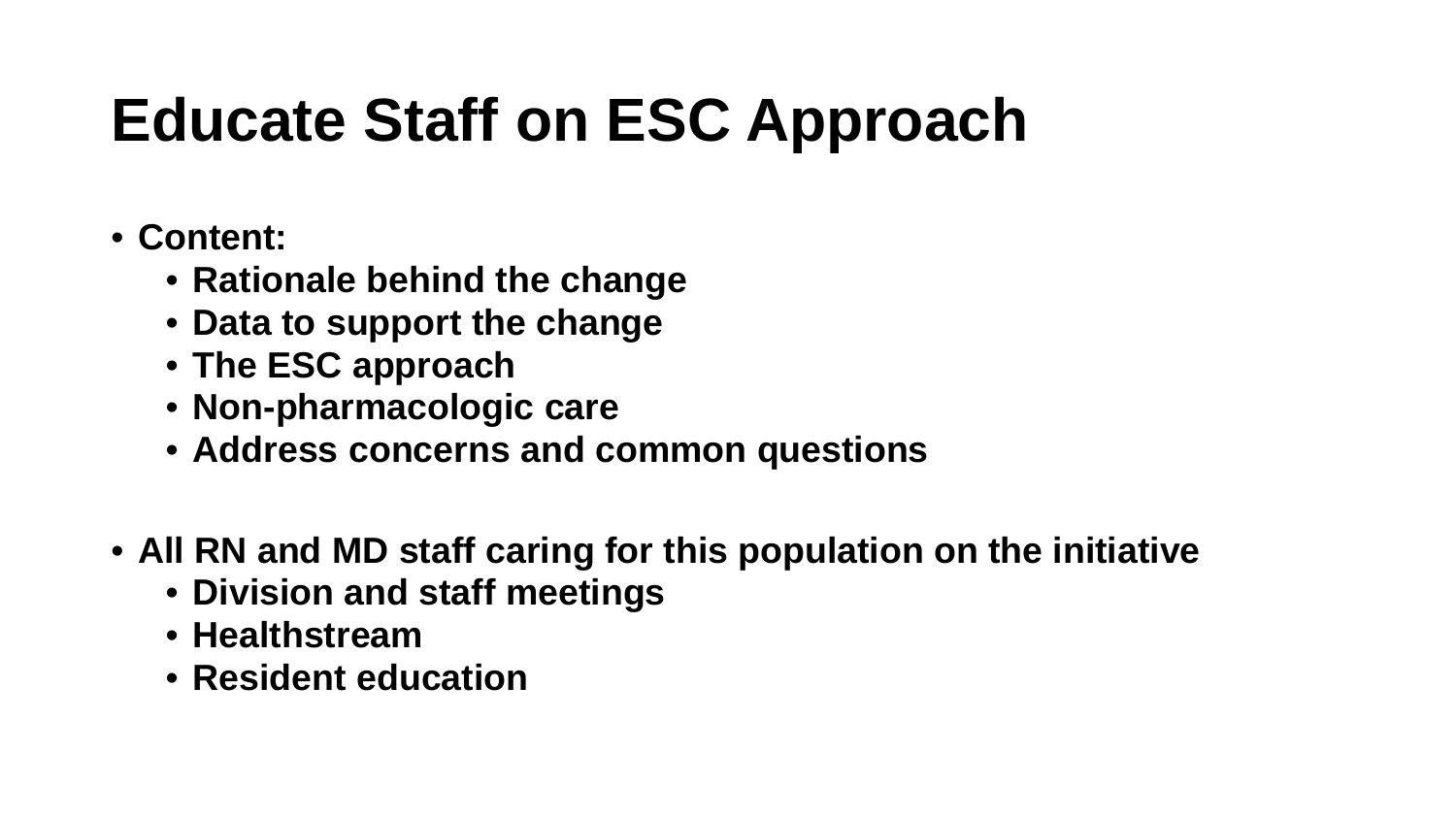### **ESC Materials**

- **ESC Training Manual on all units**
- **ESC EPIC Flowsheet or Paper Flowsheet for nursing documentation**

| Mode: Accordion Expanded View All                           |                           |  |  | 05/05/17 1000                                                                                                                                                                                                                                                                    |   |  |
|-------------------------------------------------------------|---------------------------|--|--|----------------------------------------------------------------------------------------------------------------------------------------------------------------------------------------------------------------------------------------------------------------------------------|---|--|
| on 10m 10m 15m 30m 1h 2h 4h 8h 24h Based On: 0700 Reset Now |                           |  |  | Poor feeding due to NAS                                                                                                                                                                                                                                                          |   |  |
|                                                             | <b>Admission (Current</b> |  |  |                                                                                                                                                                                                                                                                                  |   |  |
|                                                             | 5/5/17                    |  |  | Select Single Option: (F5)                                                                                                                                                                                                                                                       |   |  |
|                                                             | 1000                      |  |  | Yes                                                                                                                                                                                                                                                                              |   |  |
| Eating                                                      |                           |  |  | No                                                                                                                                                                                                                                                                               |   |  |
| Poor feeding due to NAS                                     |                           |  |  | Comment (F6)                                                                                                                                                                                                                                                                     |   |  |
| <b>Sleeping</b>                                             |                           |  |  |                                                                                                                                                                                                                                                                                  |   |  |
| <1 hr after feeding due to NAS                              |                           |  |  | <b>Row Information</b>                                                                                                                                                                                                                                                           | 会 |  |
| Consolability                                               |                           |  |  | Adequate feeding depends on the GA and                                                                                                                                                                                                                                           |   |  |
| Infant's consolability rating                               |                           |  |  | postnatal age of the infant. Poor eating due to<br>NAS is defined as the baby being unable to<br>coordinate feeding within 10 minutes of<br>showing hunger AND/OR unable to sustain<br>feeding for 10-15 minutes at breast or 10-15<br>cc of bottle feeding due to NAS symptoms. |   |  |
| Unable to console within 10 minutes                         |                           |  |  |                                                                                                                                                                                                                                                                                  |   |  |
| Caregiver(s) providing the consolability                    |                           |  |  |                                                                                                                                                                                                                                                                                  |   |  |
| <b>Parental Presence</b>                                    |                           |  |  |                                                                                                                                                                                                                                                                                  |   |  |
| Parental presence since last assessment                     |                           |  |  | Do not indicate "YES" for poor eating if this is                                                                                                                                                                                                                                 |   |  |
| <b>Cuddler Present</b>                                      |                           |  |  | clearly due to non-NAS related factors such as<br>prematurity, transitional sleepiness or                                                                                                                                                                                        |   |  |
| Cuddler present                                             |                           |  |  | spittiness in the first 24 hours life, or inability<br>to latch due to maternal or infant anatomical                                                                                                                                                                             |   |  |
| <b>Team Huddle</b>                                          |                           |  |  | factors. If it is not clear if the poor eating is                                                                                                                                                                                                                                |   |  |
| Team huddle                                                 |                           |  |  | due to NAS, please indicate "YES" and<br>continue to monitor closely.                                                                                                                                                                                                            |   |  |
|                                                             |                           |  |  |                                                                                                                                                                                                                                                                                  |   |  |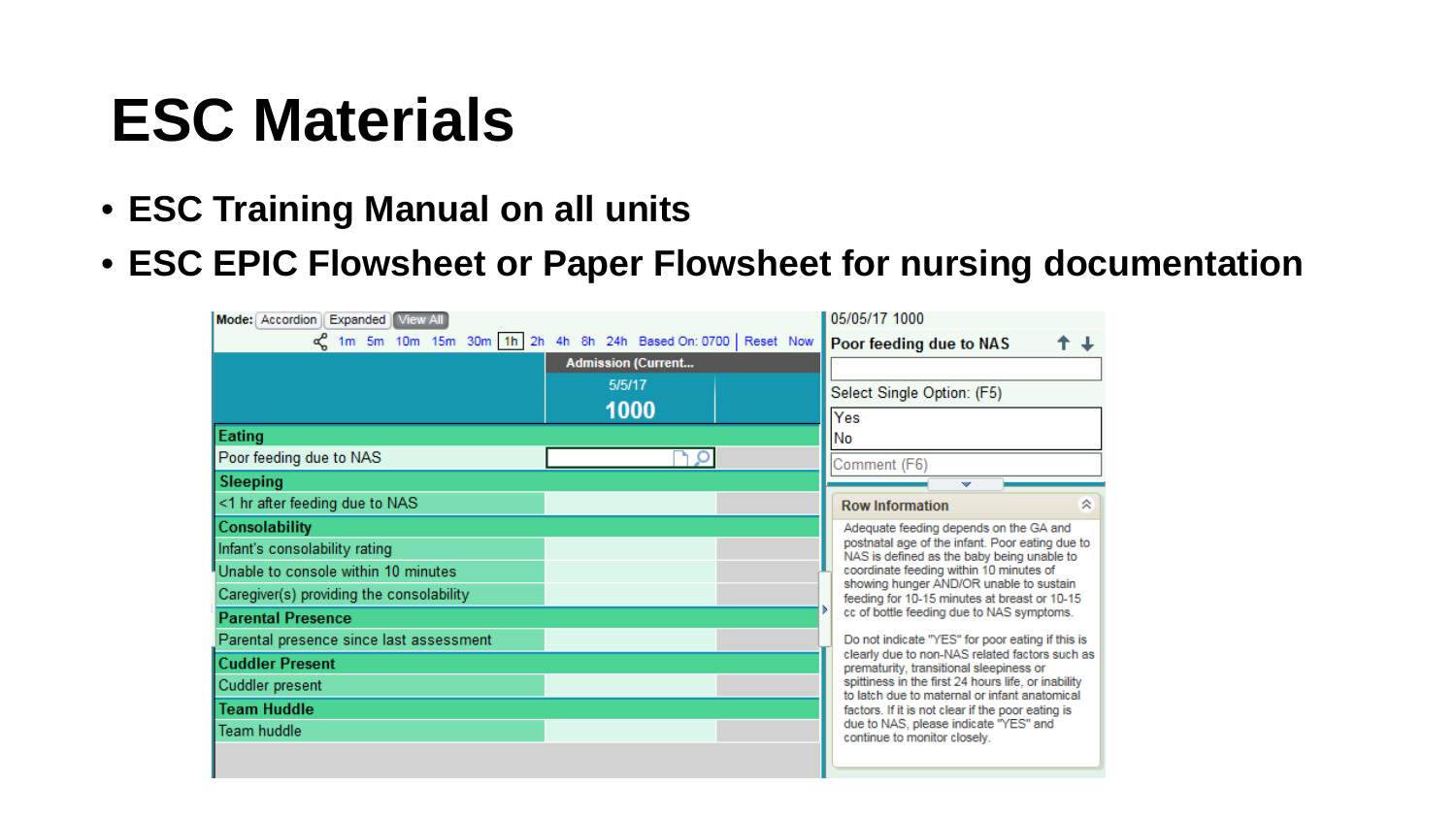### **ESC Care Tool**







### **DEFINITIONS**

### **EATING**

- Poor eating due to NAS: Baby unable to coordinate feeding within 10 minutes of showing hunger AND/OR unable to sustain feeding for 10-15 minutes at breast or with 10-15 cc of finger- or bottle-feeding due to NAS symptoms (e.g., fussiness, tremors, uncoordinated or excessive suck)
- Special Note: Do not indicate "Yes" for poor eating if it is clearly due to non-NAS related factors (e.g., prematurity, transitional sleepiness or spittiness in the first 24 hours of life, or inability to latch due to ankyloglossia or other infant / maternal anatomical factors). If it is not clear if the poor eating is due to NAS, please indicate "Yes" on the flowsheet and continue to monitor the infant closely

### **SLEEPING**

- Sleep  $\leq$  1 hour due to NAS: Baby unable to sleep for more than a one hour stretch after feeding due to NAS symptoms (e.g., fussiness, restlessness, increased startle, tremors)
- Special Note: Do not indicate "Yes" if sleep < 1 hour is clearly due to non-NAS related factors (e.g., physiologic cluster feeding, interruptions in sleep for routine newborn testing). If it is not clear if sleep < 1 hour is due to NAS, please indicate "Yes" on the flowsheet and continue to monitor the infant closely

### **CONSOLABILITY**

- Unable to console within 10 minutes due to NAS: Baby unable to be consoled within 10 minutes by infant caregiver effectively providing recommended Consoling Support Interventions
- Special Note: Do not indicate "Yes" if infant's inconsolability is due to infant hunger, difficulty feeding or other non-NAS source of discomfort (e.g., circumcision pain). If it is not clear if the inability to console within 10 minutes is due to NAS, please indicate "Yes" and continue to monitor the infant closely

### **Consoling Support Interventions (CSIs)**

- Caregiver begins talking to infant and uses his/her face voice to calm infant
- Caregiver continues talking to infant and places hand on infant's abdomen
- Caregiver continues talking to infant and holds infant's arms and legs toward center
- Picks up infant, holds skin-to-skin or swaddled in blanket, and gently rocks or sways infant
- Offers a finger or pacifier for infant to suck, or a feeding if infant showing hunger cues

### SOOTHING SUPPORT USED TO CONSOLE INFANT

- 1. Soothes with little support: Consistently self-soothes or is easily soothed (i.e., with one of first 3 CSIs above)
- 2. Soothes with some support: Soothes with skin-to-skin contact, being held clothed or swaddled, rocking or swaying, sucking on finger or pacifier, or feeding
- 3. Soothes with much support: Has difficulty responding to all support efforts listed above; never self-soothes

### PARENTAL PRESENCE

• Time since last assessment that biological parent or foster parent has spent in room with infant

### **OPTIMAL FEEDING QUALITY:**

- Baby feeding at early feeding cues until content without any limit placed on duration or volume of feeding.
- Breastfeeding: Baby latching deeply with comfortable latch for mother, and sustained active suckling for baby with only brief pauses noted. Assist directly with breastfeeding to achieve more optimal latch/position and request lactation consultation if any concerns present.
- Bottle feeding: Baby effectively coordinating suck and swallow without gagging or excessive spitting up; modify position of bottle or flow of nipple if any concerns present.

| <b>TIME</b>                                          |  |  |  |
|------------------------------------------------------|--|--|--|
| <b>EATING</b>                                        |  |  |  |
| Poor eating due to NAS? Yes / No                     |  |  |  |
| <b>SLEEPING</b>                                      |  |  |  |
| Sleep $\leq 1$ hr due to NAS? Yes / No               |  |  |  |
| <b>CONSOLING</b>                                     |  |  |  |
| Unable to console within 10 min due to NAS? Yes / No |  |  |  |
| Soothing support used to console infant:             |  |  |  |
| Soothes with little support: 1                       |  |  |  |
| Soothes with some support: 2                         |  |  |  |
| Soothes with great support: 3                        |  |  |  |
| <b>PARENTAL PRESENCE</b>                             |  |  |  |
| Parental presence since last assessment:             |  |  |  |
| No parent present: 0                                 |  |  |  |
| 1 - 59 minutes: 1                                    |  |  |  |
| $1 \text{ hr} - 1 \text{ hr} 59 \text{ min}$ : 2     |  |  |  |
| $2 \text{ hr} - 2 \text{ hr} 59 \text{ min}$ : 3     |  |  |  |
| $3 \text{ hr} + 4$                                   |  |  |  |
| <b>HUDDLE</b>                                        |  |  |  |
| Team Huddle called? Yes / No                         |  |  |  |
| <b>Team Huddle treatment decision:</b>               |  |  |  |
| Optimize non-pharm care further: 1                   |  |  |  |
| Initiate medication treatment: 2                     |  |  |  |
| <b>NON-PHARM CARE INTERVENTIONS</b>                  |  |  |  |
| Rooming-in: Increased / Reinforced                   |  |  |  |
| Parental presence: Increased / Reinforced            |  |  |  |
| Skin-to-skin contact: Increased / Reinforced         |  |  |  |
| Holding by caregiver/cuddler: Increased / Reinforced |  |  |  |
| Swaddling: Increased / Reinforced                    |  |  |  |
| Optimal feeding quality: Increased / Reinforced      |  |  |  |
| <b>Quiet environment: Increased / Reinforced</b>     |  |  |  |
| Limit visitors: Increased / Reinforced               |  |  |  |
| <b>Optional Comments:</b>                            |  |  |  |
|                                                      |  |  |  |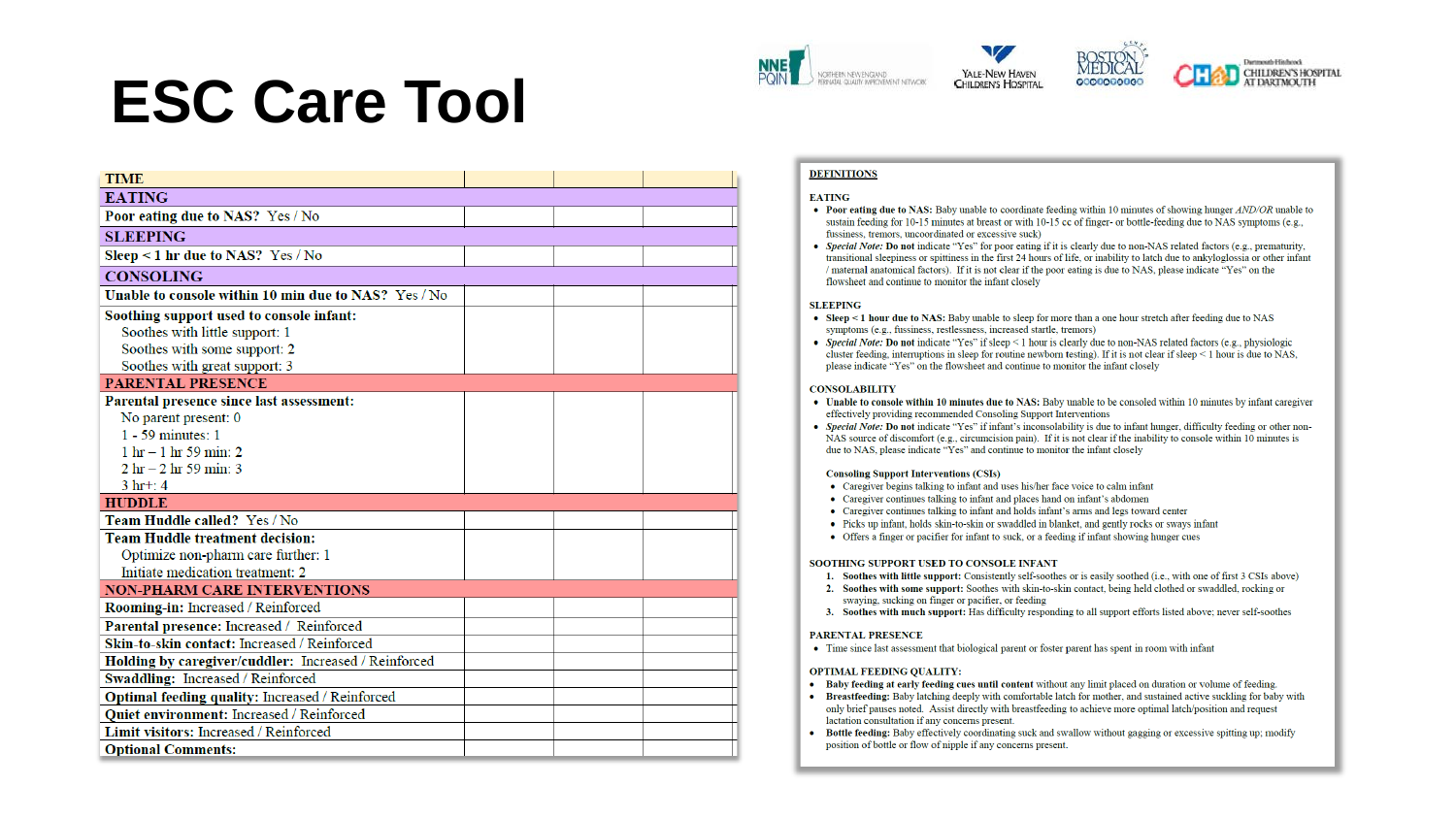### **Data Collection**

- **Baseline data collection** 
	- **Demographics (opioid exposure, GA, etc)**
	- **Medication treatment**
	- **Length of medication treatment**
	- **Length of hospitalization**
- **Register for neoQIC REDCap data collection**
- **Determine who will collect your data**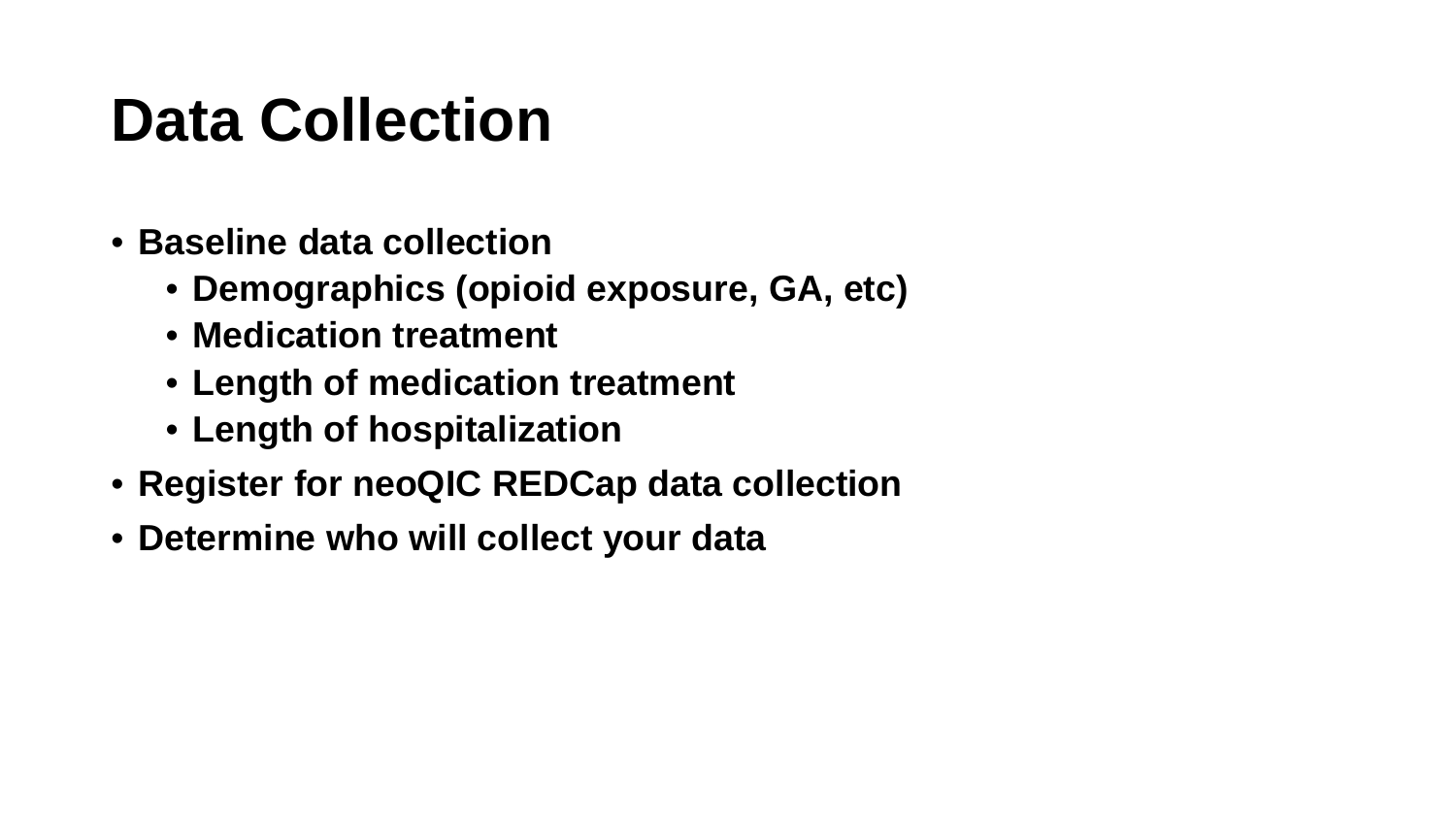# **ESC Training Materials**

- **ESC Tool**
- **IRR Tool**
- **Quiz with 3 cases**
- **Training Manual**



The Eating, Sleeping, Consoling (ESC) NAS Care Tool

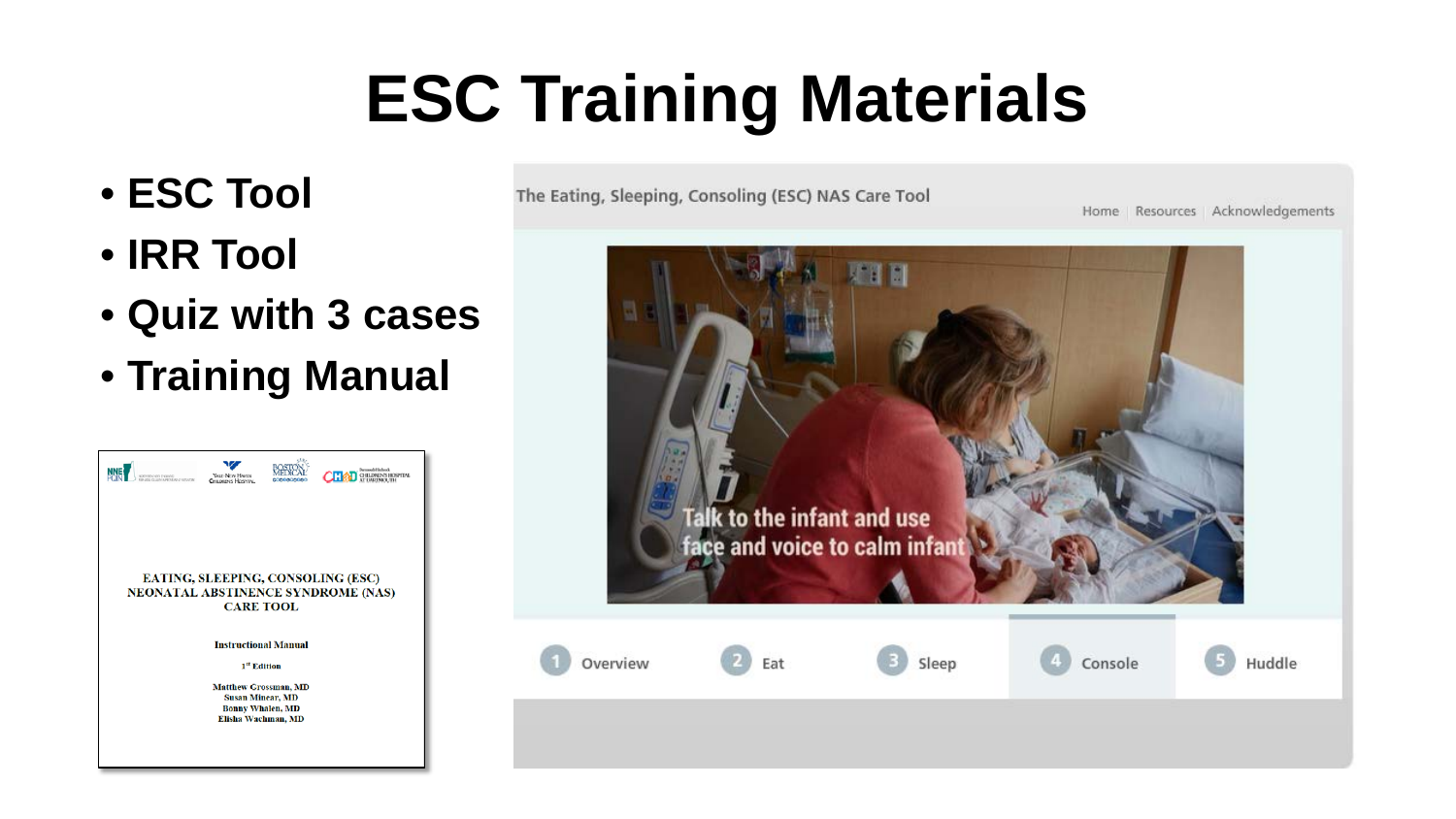## **ESC Tool Training for Nursing**

- **Required: All view the video**
- **Recommended:** 
	- **Case example quiz completion documenting 80% accuracy for assessments**
- **Documentation: Healthstream; completed paper quiz**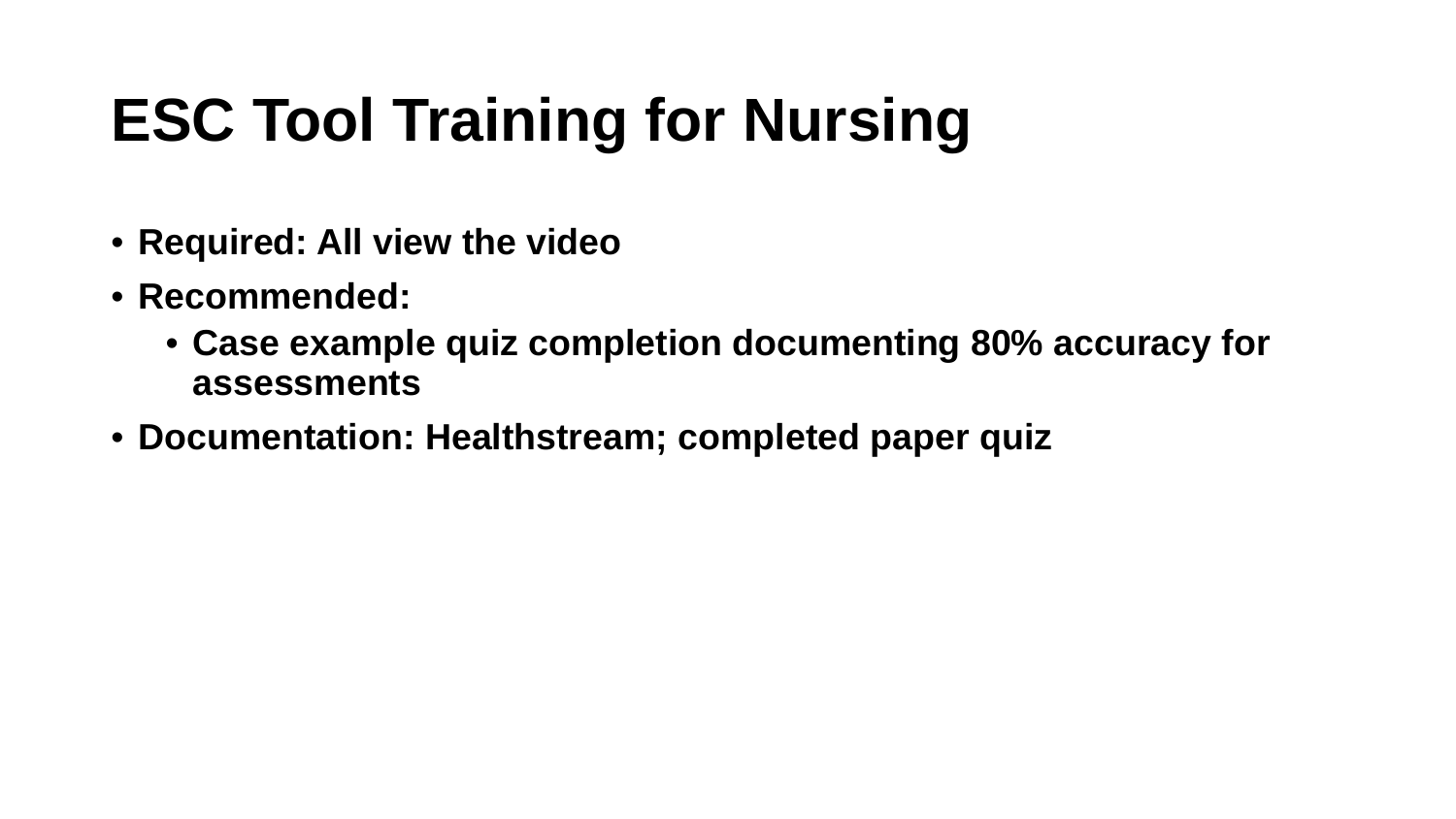### **NAS Guidelines / Handbooks**

- **Update NAS guidelines to reflect ESC**
- **Update any parent handbooks to reflect ESC approach**